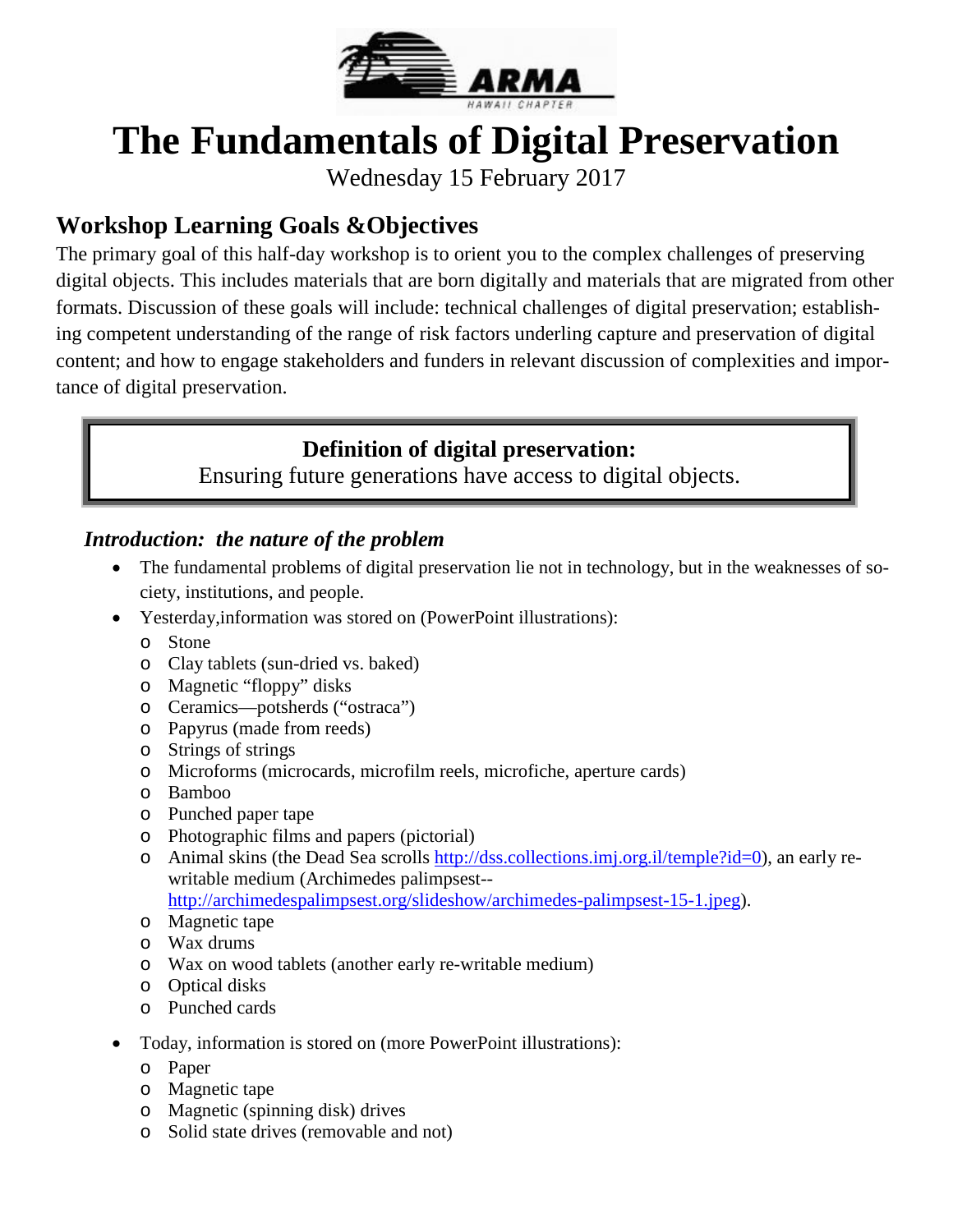- Tomorrow, information will be stored on ....
	- o DNA–based storage?
	- o Holographic data storage?
	- o Other?
- What do you NEED to keep?
- How long do you NEED to keep it?
	- o The difference between years, decades, centuries, and millennia.
	- o Let's just look at keeping anything over ten (10) years….
- Simple objects (text files) vs. complex (compound) objects.
	- o The BBC Domesday project (1986-2011)[.http://www.atsf.co.uk/dottext/domesday.html#whtd](http://www.atsf.co.uk/dottext/domesday.html#whtd)
	- o Simple systems (basic databases) vs. complex systems (CAD, GIS, BIM, etc.) where, in addition to the data sets, the SYSTEM ITSELF is an object to be preserved, because you cannot make sense of the data sets without the system.
- Standalone systems vs. networks of *interdependent* systems.
- Digital preservation as a VERY long-term investment:
	- o "Cash costs"vs.societal, human and institutional resources.
- Digital preservation is both professional and personal (your family's digital photographs and video recordings, email messages of "significance", and social media postings).
- The differences between content/document management, records management, backup systems, and digital preservation.
	- o content/document management.
	- o records management.
	- o backup systems.

#### *The extent of the problem*

- Why digital preservation is important.
	- o What would our world look like if all the digital systems and data disappeared? See postapocalyptic novels (e.g., "A Canticle for Leibowitz" by Walter M. Miller, Jr.).
	- o WHO says digital preservation is important? And who listens?
	- o The "first-comers": libraries and archives. Now, IT and other parties (for examples, high-energy physics experimenters).
	- o Who will PAY for it? "What's in it for Executive Management?"
		- How LONG will "they" be willing to pay for it? (who ARE "they", anyway?).
		- Different funding models and their longevity.
- The growth of digital information in quantity and importance.
	- o Text files vs. audio and video files.
	- o Video "bodycams" for individual police officers storage, retention, etc.
	- o "Big data"…..
	- o What happens when systems fail or become unreliable?

### *Authenticity and Trust*

• Digital information as authentic, trustworthy records.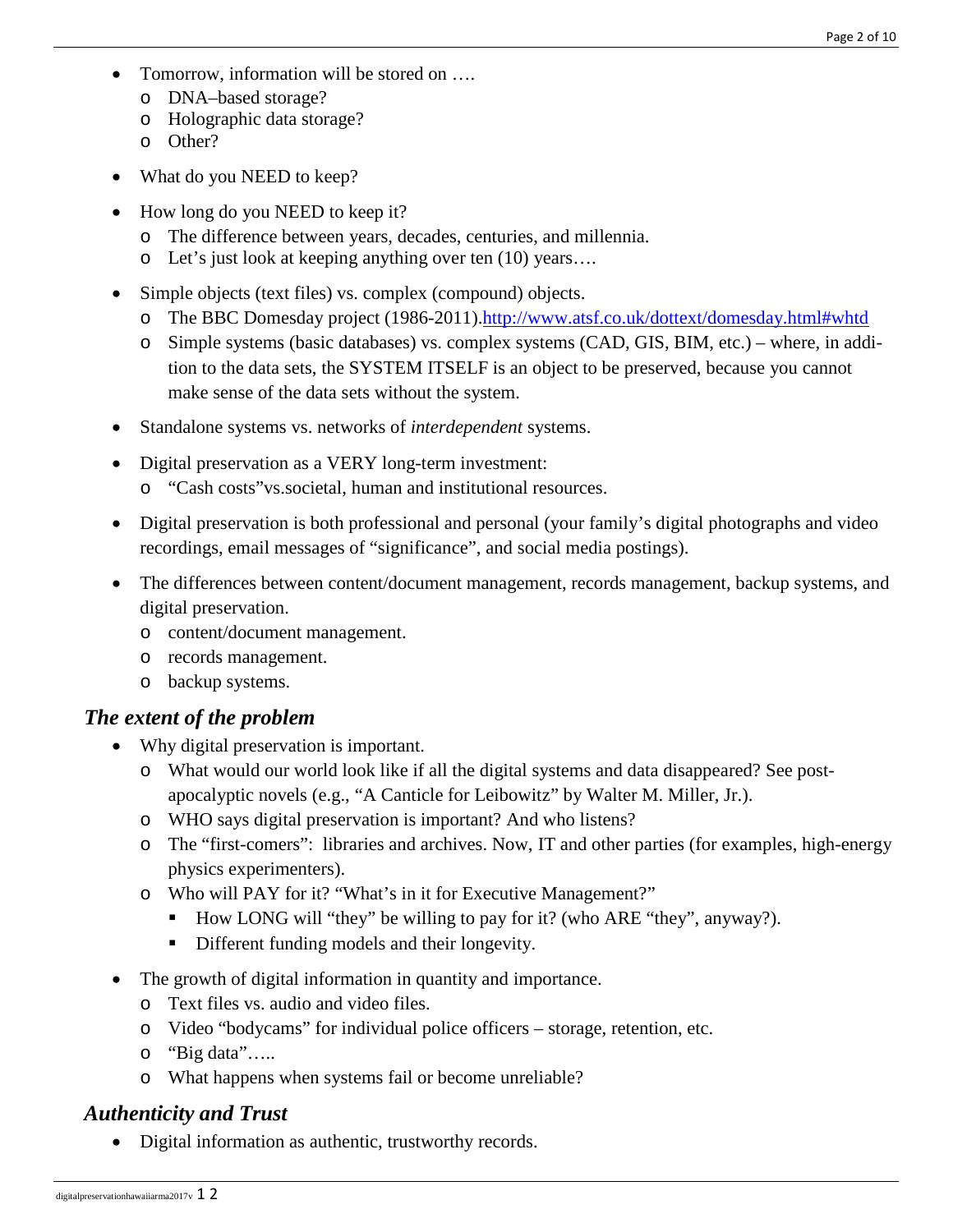- o Definition of "authentic" and "trustworthy".
	- Genuine; true; having the character and authority of an original; duly vested with all necessary formalities and legally attested; competent, credible, and reliable as evidence (Black's Law Dictionary Free Online Legal Dictionary 2nd Ed.).
	- See also Federal Rules of Evidence, ARTICLE IX. AUTHENTICATION AND IDENTIFI-CATION, Rule 901. Authenticating or Identifying Evidence.
	- What is a TRUSTWORTHY SYSTEM? Computer system where software, hardware, and procedures are secure, available and functional and adhere to security practices. Black's Law Dictionary Free Online Legal Dictionary 2nd Ed.
- o If we preserve digital objects, but we cannot ensure they are not authentic and/or trustworthy, why preserve them?
- o Some International Standards/Technical Reports on authenticity and trust:
	- *ISO/TR 15801:2009 "Document management -- Information stored electronically -- Recommendations for trustworthiness and reliability"* (being revised, to be published 2017).ISO/TR 15801:2009 describes the implementation and operation of document management systems that can be considered to store electronic information in a trustworthy and reliable manner. ISO/TR 15801:2009 is for use by any organization that uses a document management system to store authentic, reliable and usable/readable electronic information over time. Such systems incorporate policies, procedures, technology and audit requirements that ensure that the integrity of the electronic information is maintained during storage. ISO/TR 15801:2009 does not cover processes used to evaluate whether information can be considered to be authentic prior to it being stored or imported into the system. However, it can be used to demonstrate that, once the information is stored, output from the system will be a true and accurate reproduction of the original.
	- *ISO 16363:2012 "Space data and information transfer systems -- Audit and certification of trustworthy digital repositories."* ISO 16363:2012 defines a recommended practice for assessing the trustworthiness of digital repositories. It is applicable to the entire range of digital repositories. ISO 16363:2012 can be used as a basis for certification.

#### *A functional framework: Thinking about where to start and what to do.*

- Shrink the problem (listed in order of effectiveness, most to least):
	- o Reduce the *quantity of records* to be preserved (selection is a traditional RIM/IG/Archival solution).
	- o Reduce the *diversityof systems*: fewer systems = less effort and lower costs.
	- o Reduce the *diversityof file formats*.
	- o Minimise the effort entailed by the preservation processes—more effort means a lower probability of its being carried out consistently over time. Pros and cons of automation.
- Assess what file attributes you are willing to lose (you will always lose something!).
- Who is responsible for actually doing the job? Probably archivists, because they are preservation professionals.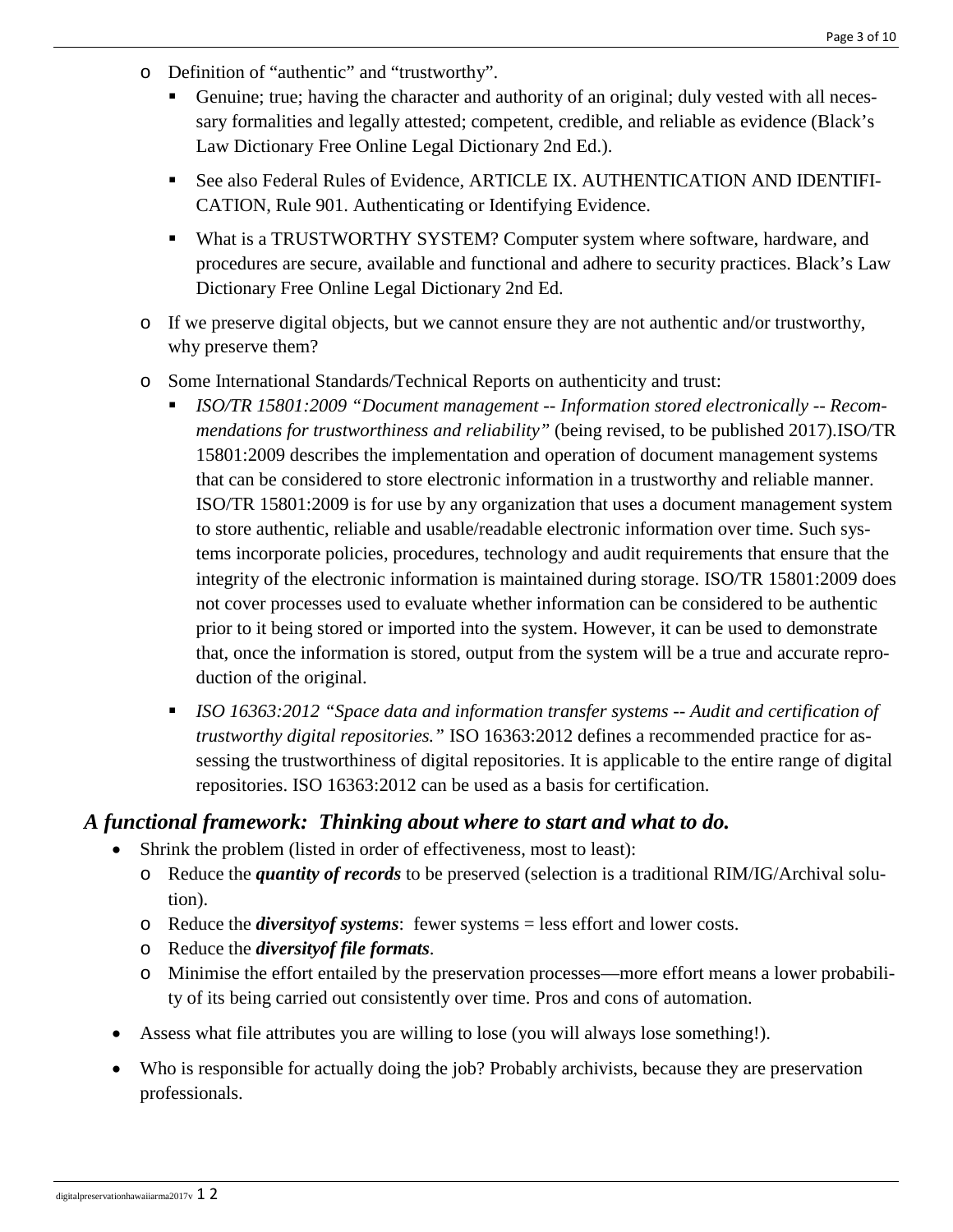- More International Standards:
	- o "*ISO 14721:2012 Space data and information transfer systems -- Open archival information system (OAIS) -- Reference model."* ISO 14721:2012 defines the reference model for an open archival information system (OAIS). An OAIS is an archive, consisting of an organization, which may be part of a larger organization, of people and systems that has accepted the responsibility to preserve information and make it available for a designated community. It meets a set of such responsibilities as defined in this International Standard, and this allows an OAIS archive to be distinguished from other uses of the term "archive".
	- o I*SO/TR 18492:2005 "Long-term preservation of electronic document-based information"* (confirmed 2013-04-02). ISO/TR 18492:2005 provides practical methodological guidance for the long-term preservation and retrieval of authentic electronic document-based information, when the retention period exceeds the expected life of the technology (hardware and software) used to create and maintain the information. It takes into account the role of technology-neutral information technology standards in supporting long-term access. This guidance also acknowledges that ensuring the long-term preservation and retrieval of authentic electronic document-based information should involve IT specialists, document managers, records managers and archivists. ISO/TR 18492:2005 does not cover processes for the creation, capture and classification of authentic electronic document-based information. This Technical Report applies to all forms of information generated by information systems and saved as evidence of business transactions and activities.

#### *Preservation strategies*

- *Migration*: move the digital objects (text files, images, data sets, etc.) to nearest equivalent system in current use. Occurs at unpredictable intervals, BUT certainly to be repeated for the life span of the digital objects (decades, centuries, etc.). Quandary: the new system may have limited compatibility with the old system.
	- o Some migration tools:
		- *BagIt*. *BagIt* is a hierarchical file packaging format for the exchange of generalized digital content. A "bag" has just enough structure to safely enclose descriptive "tags" and a "payload" but does not require any knowledge of the payload's internal semantics. This *BagIt* format should be suitable for disk-based or network-based storage and transfer. <http://www.digitalpreservation.gov/multimedia/videos/bagit0609.html> [video]. The Library of Congress has developed *Bagger* is a digital records packaging and validation tool based on the *BagIt* Specification. This *BagIt*-compliant software allows creators and recipients of *BagIt* packages to verify that the files in the bag are complete and valid. This is done by creating manifests of the files that exist in the bag and their corresponding checksum values[.https://blogs.loc.gov/thesignal/2016/04/baggers-enhancements-for-digital-accessions/](https://blogs.loc.gov/thesignal/2016/04/baggers-enhancements-for-digital-accessions/)
		- **•** *veraPDF*. Designed to meet the needs of digital preservationists, and supported by leading members of the PDF software developer community, *veraPDF* is a purpose-built, open source, permissively licensed file-format validator covering all PDF/A parts and conformance levels.<http://www.verapdf.org/home/#about>
	- o Commercial OTS offering: Preservica digital preservation technology and services [\(https://youtu.be/9tshBG2GWlk\)](https://youtu.be/9tshBG2GWlk)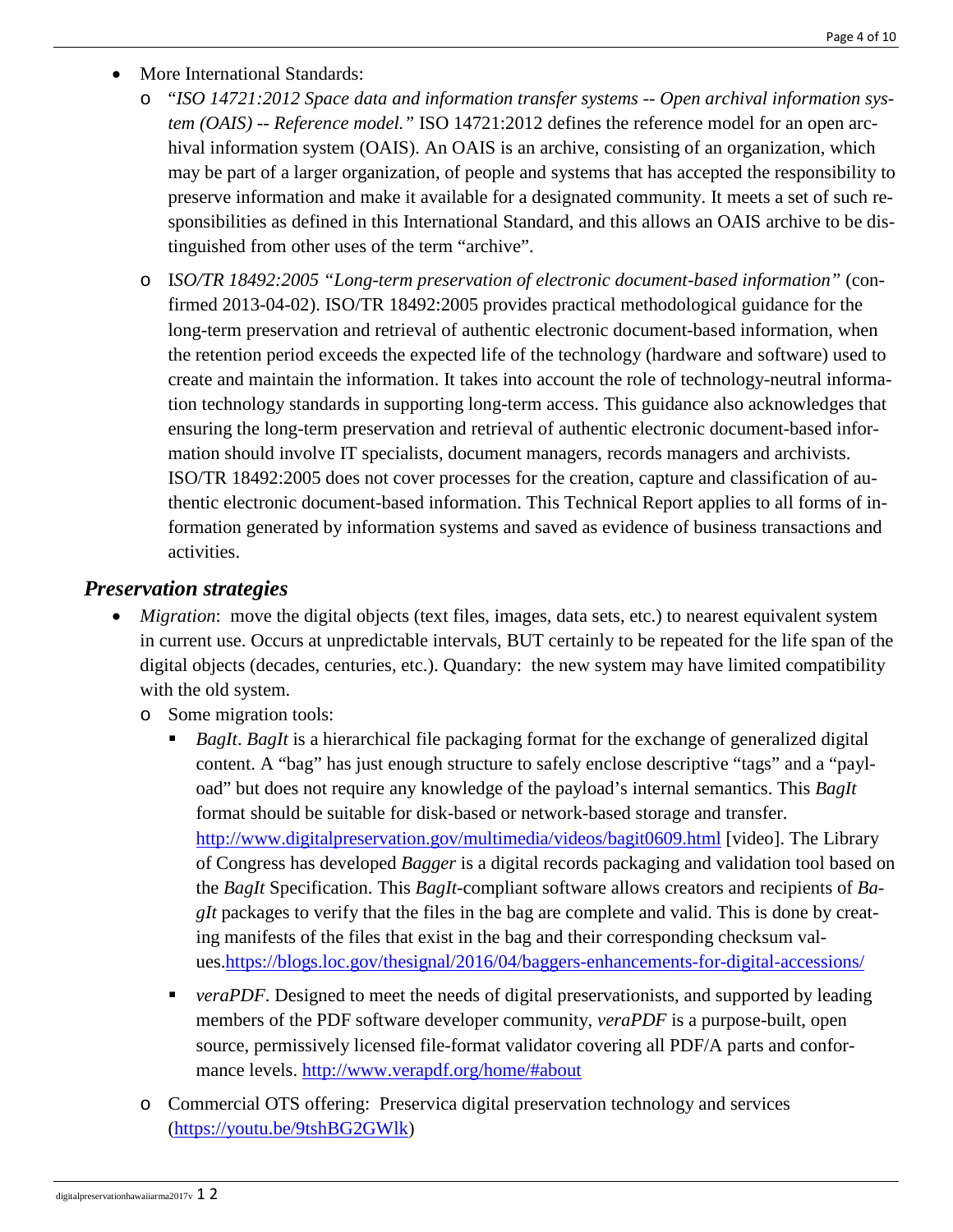- *Emulation*: preserve the original application, as well as the digital objects. When necessary to ensure its correct operation, re-create the original computer operating system *within* a current operating system. Quandary: you must have (or obtain) in-depth knowledge of the original hardware, operating system, and application.
	- o Video game emulators:<http://www.fantasyanime.com/emulators>
- *Digital archeology*: preserve the original hardware, operating system, and application, in addition to the digital objects.Quandary: what happens when you run out of parts, and/or no documentation is available?
	- o Charles Babbage's Difference Engine: <https://www.youtube.com/watch?v=0anIyVGeWOI>
	- o Colossus, the first large-scale digital, programmable, and electronic computer. Video <https://youtu.be/knXWMjIA59c>
- *Faith-based preservation*: "if anyone cares enough a hundred years from now, they will figure out a way…." Not really an answer…..
- *LOCKSS -- Lots of Copies Keep Stuff Safe* (Stanford University Library). The LOCKSS system is the first and only mechanism to apply the traditional purchase-and-own library model to electronic materials. The LOCKSS system allows librarians at each institution to take custody of and preserve access to the e-content to which they subscribe, restoring the print purchase model with which librarians are familiar. Using their computers and network connections, librarians can obtain, preserve and provide access to purchased copies of e-content. This is analogous to libraries' using their own buildings, shelves and staff to obtain, preserve and provide access to paper content. The LOCKSS model restores libraries' ability to build and preserve local collections, so it's primarily a tool for libraries. Quandary: aren't you really just multiplying the costs and resource requirements of digital preservation[?https://www.lockss.org/about/how-it-works/](https://www.lockss.org/about/how-it-works/)
- *The 10,000-year clock* (The Long Now Foundation): the Clock is designed to run for ten millennia with minimal maintenance and interruption. The Clock is powered by mechanical energy harvested from sunlight as well as the people that visit it. The entire mechanism will be installed in an underground facility in west Texas. Quandary: how to apply this model to large-scale digital preservation? It's essentially an "artisanal" approach, rather than an "industrial" approach[.http://www.longnow.org/clock/](http://www.longnow.org/clock/)

#### *Data formats*

- The forms digital resources take and their impact on how they can be preserved.
- Proprietary formats: A proprietary format is a file format of a company, organization, or individual that contains data that is ordered and stored according to a particular encoding-scheme, designed by the company or organization to be secret, such that the decoding and interpretation of this stored data is only easily accomplished with particular software or hardware that the company itself has developed. The specification of the data encoding format is not released, or underlies non-disclosure agreements. A proprietary format can also be a file format whose encoding is in fact published, but is restricted through licenses such that only the company itself or licensees may use it. Examples: Autodesk \*.dwg and\*.dxf; Microsoft Word \*.docx.
- Open formats: The format is based on an underlying open standard; is developed through a publicly visible, community driven process; is affirmed and maintained by a vendor-independent standards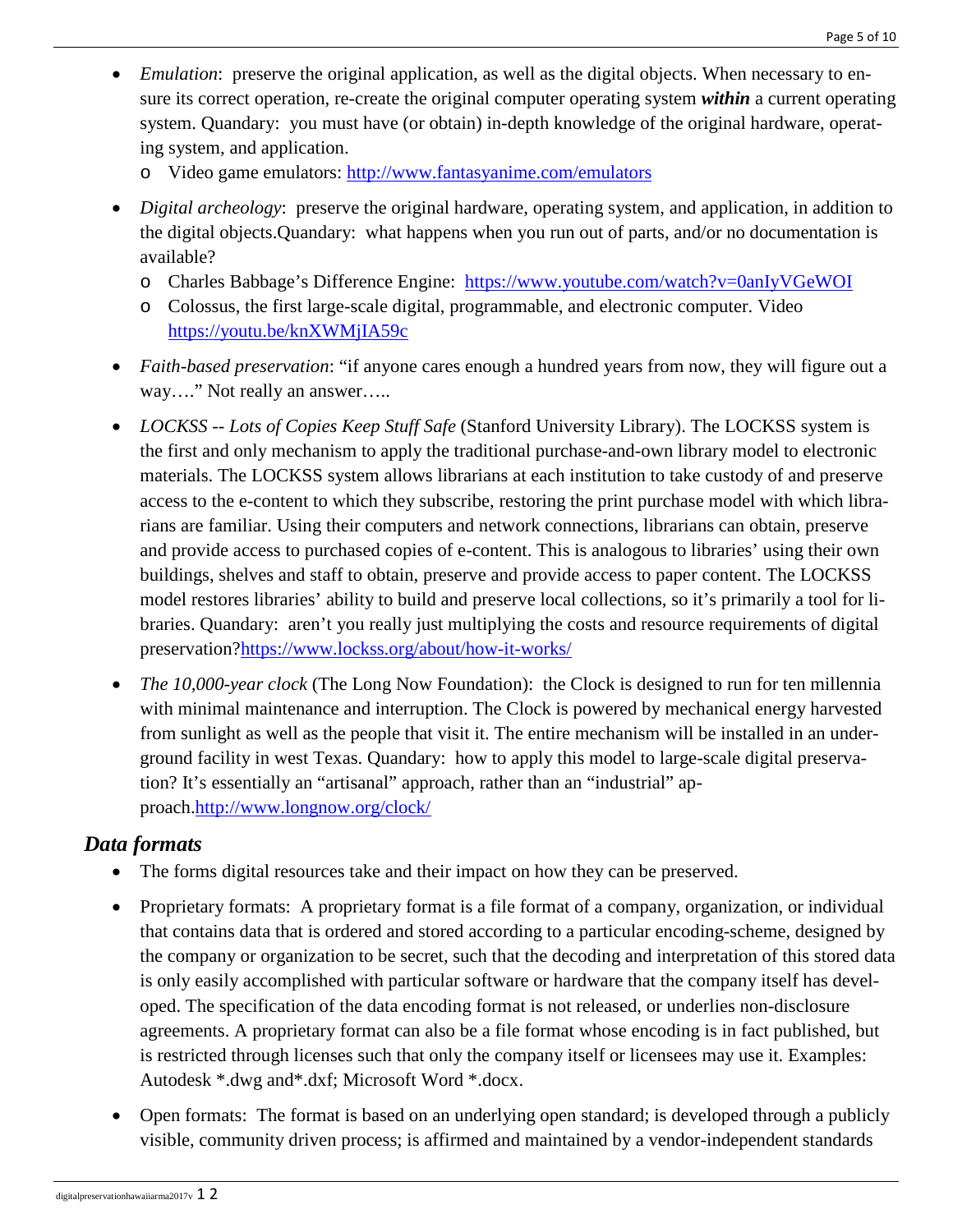organization; is fully documented and publicly available; and does not contain proprietary extensions. Examples: XML; PNG; HTML; PDF and its variants.

- Some tools:
	- o PRONOM (UK National Archives). PRONOM records information about file formats and the product support lifecycle for the software tools required to create or render them. The National Archives developed and implemented an extensible scheme of PRONOM Unique Identifiers (PUIDs), which provide persistent, unique, and unambiguous identifiers for file formats. Such identifiers are fundamental to the exchange and management of electronic objects, by allowing human or automated user agents to unambiguously identify, and share the identification of, the encoding format of an object. This is a virtue both of the inherent uniqueness of the identifier and of its binding to a definitive description of the format in a file format registry, such as PRO-NOM. No existing, universally-applicable system provides for this. <http://www.nationalarchives.gov.uk/aboutapps/pronom/>
	- o JHOVE (Open Preservation Foundation). JHOVE is a file format identification, validation and characterization tool. It is implemented as a Java application and is usable on any Unix, Windows, or OS X platform with appropriate Java installation. <http://www.jhove.openpreservation.org/>

### *Metadata*

- Search technology notwithstanding, the use of metadata is still the most efficient and effective means of ensuring rapid, consistent and accurate access to digital objects.
- General-purpose metadata consists of:
	- o *Descriptive metadata*, which describes a resource for purposes such as discovery and identification. It can include elements such as title, abstract, author, and keywords.
	- o *Structural metadata*, which is metadata about containers of metadata and indicates how compound objects are put together, for example, how pages are ordered to form chapters.
	- o *Administrative metadata*, which provides information to help manage a resource, such as when and how it was created, file type and other technical information, and who can access it.
- BUT there is also a type of metadata specific to digital preservation:
	- o PREMIS (Preservation Metadata: Implementation Strategies).
	- o How *much*metadata of all of these types to use????
	- o The not inconsiderable costs of providing accurate, consistent and complete metadata:
		- The "library catalogue" model.
		- The "de minimis" model.
		- Where do YOUR systems lie on this spectrum?
	- o The Library of Congress'tool *Bagger*is also a metadata collection and management product.

### *Intellectual property (IP) considerations*

- The IP owner has essentially absolute control over the content.
- Refusal by IP owner to allow preservation by a third party.
- Limitations on access channels or on audience, imposed by IP owner.
- "Orphan works"—the content is still "officially" covered by IP statute, but the owner cannot be located.
- What level of risk are YOU willing to take? Costs and benefits.....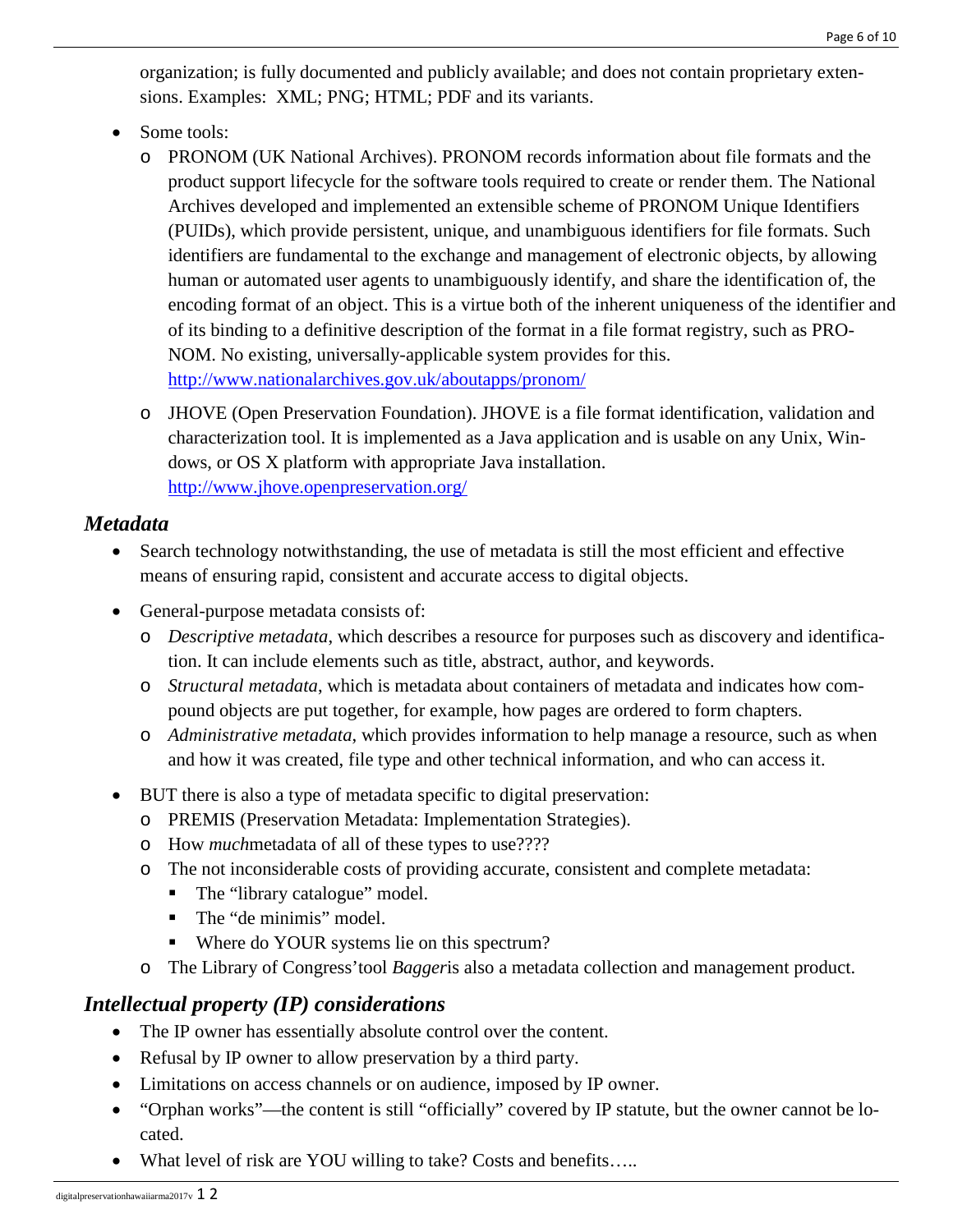# **Closing citation**

"Information lasts only so long as someone cares about it. The conclusion I've come to...., after several decades of careful consideration, is that there is no set of hardware and software standards existing today, nor any likely to come along, that will provide any reasonable level of confidence that the stored information will still be accessible (without unreasonable levels of effort) decades from now." (Ray Kurzweil)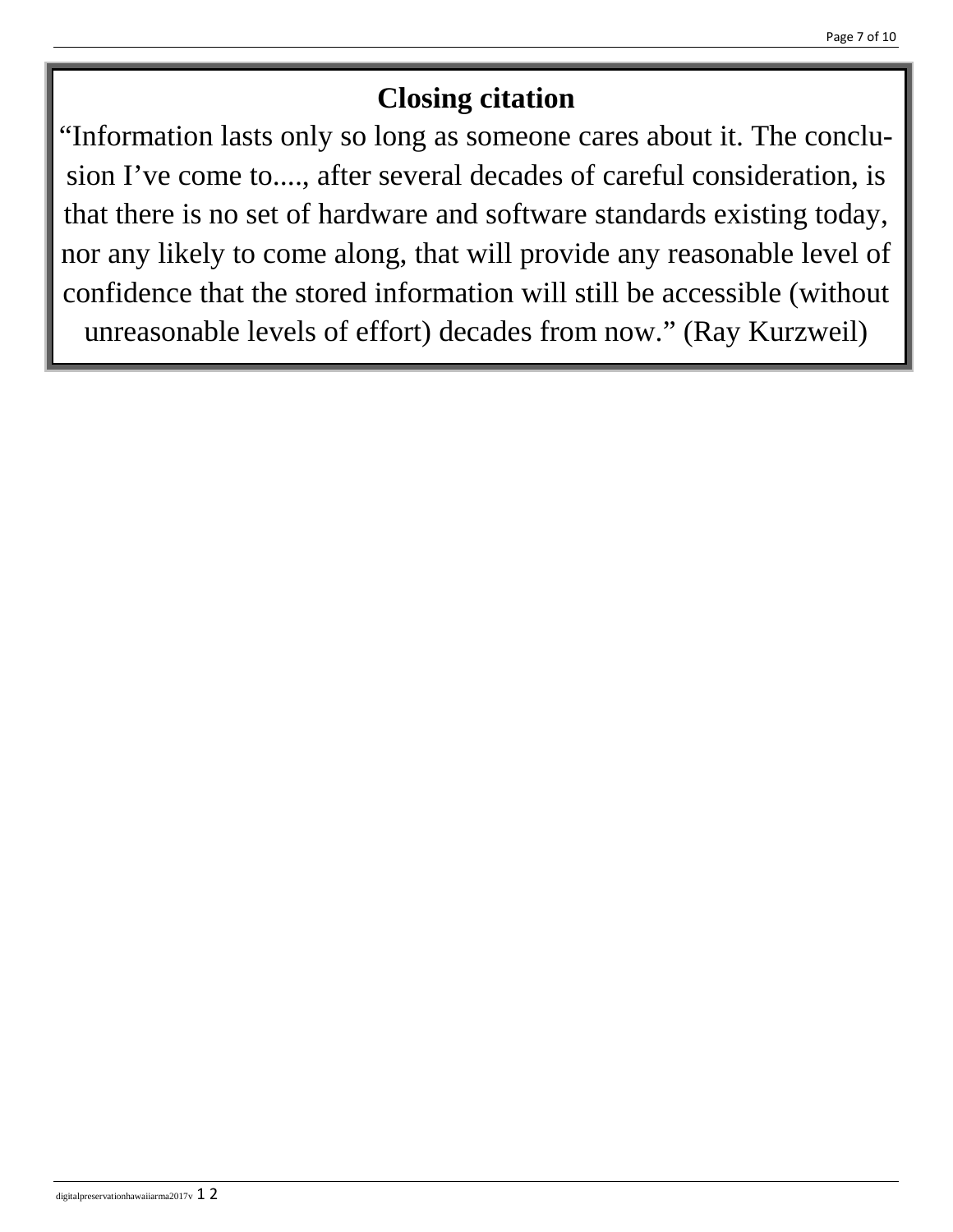## **Selected Readings**

(*URLs valid as of 2017-01-29*)

- "File Not Found: The Record Industry's Digital Storage Crisis", David Browne, Rolling Stone (December 7, 2010). [http://www.rollingstone.com/music/news/file-not-found-the-record-industrys-digital-storage-crisis-](http://www.rollingstone.com/music/news/file-not-found-the-record-industrys-digital-storage-crisis-20101207)[20101207.](http://www.rollingstone.com/music/news/file-not-found-the-record-industrys-digital-storage-crisis-20101207)
- ["Preserving Digital Information: Final Report and Recommendations"](http://www.oclc.org/research/activities/past/rlg/digpresstudy/final-report.pdf) (1996), by the Task Force on Archiving of Digital Information.Source: [http://www.oclc.org/research/activities/past/rlg/digpresstudy/default.htm.](http://www.oclc.org/research/activities/past/rlg/digpresstudy/default.htm)
- "The Digital Dilemma: Strategic Issues in Archiving and Accessing Digital Motion Picture Materials", Academy of Motion Picture Arts and Sciences, 2007[.http://www.oscars.org/science](http://www.oscars.org/science-technology/council/projects/digitaldilemma/)[technology/council/projects/digitaldilemma/](http://www.oscars.org/science-technology/council/projects/digitaldilemma/) (You must register to download, but that costs nothing).
- "Utah State Archives has a problem" David Rosenthal (blog). [http://blog.dshr.org/2014/09/utah-state-archives](http://blog.dshr.org/2014/09/utah-state-archives-has-problem.html#more)[has-problem.html#more](http://blog.dshr.org/2014/09/utah-state-archives-has-problem.html#more)
- "Thirteen Ways of Looking at...Digital Preservation" (2004), Brian Lavoie[.http://www.dlib.org/dlib/july04/lavoie/07lavoie.html.](http://www.dlib.org/dlib/july04/lavoie/07lavoie.html)
- "Digital Preservation… a wicked problem", Ronald Surette, Library and Archives Canada (2010-02-15) [https://clagov.wordpress.com/2012/03/04/digital-preservation/.](https://clagov.wordpress.com/2012/03/04/digital-preservation/)
- "A Memory of Webs Past" Ariel Bleicher, IEEE Spectrum, March 2011. [http://spectrum.ieee.org/telecom/internet/a-memory-of-webs-past/0.](http://spectrum.ieee.org/telecom/internet/a-memory-of-webs-past/0)
- "The Digital Divide: Assessing Organizations' Preparations for Digital Preservation" (2010), Pauline Sinclair, Planets. [\(www.planets-project.eu/docs/reports/planets-market-survey-white-paper.pdf\)](http://www.planets-project.eu/docs/reports/planets-market-survey-white-paper.pdf).
- "Data Storage: From the Floppy Disk to the Cloud" Paul Thurrott, Windows IT Pro (2012-01-24), [http://www.windowsitpro.com/article/storage/data-storage-floppy-disk-cloud-142021.](http://www.windowsitpro.com/article/storage/data-storage-floppy-disk-cloud-142021)
- "The digital signature dilemma" (2006), Jean-François Blanchette. <http://polaris.gseis.ucla.edu/blanchette/papers/annals.pdf>
- "Archival Authenticity in a Digital Age", Peter B. Hirtle (pp. 8-23 in "Authenticity in a Digital Environment" (2000-05), Council on Library and Information Resources)[.www.clir.org/pubs/reports/pub92/pub92.pdf.](http://www.clir.org/pubs/reports/pub92/pub92.pdf)
- "Uniform Electronic Legal Material Act", National Conference of Commissioners on Uniform State Laws. [http://www.uniformlaws.org/Shared/Docs/AM2011\\_Prestyle%20Finals/UELMA\\_PreStyleFinal\\_Jul11.pdf.](http://www.uniformlaws.org/Shared/Docs/AM2011_Prestyle%20Finals/UELMA_PreStyleFinal_Jul11.pdf)
- "ABA should pause before backing digital-only laws"Tonda Rush, WisLawJournal.com (2012-01-26). [http://wislawjournal.com/2012/01/26/aba-should-pause-before-backing-digital-only-laws/.](http://wislawjournal.com/2012/01/26/aba-should-pause-before-backing-digital-only-laws/)
- "Authentication of Primary Legal Materials and Pricing Options" State of California, Office of Legislative Counsel (2011-12).

[http://www.mnhs.org/preserve/records/legislativerecords/docs\\_pdfs/CA\\_Authentication\\_WhitePaper\\_Dec2](http://www.mnhs.org/preserve/records/legislativerecords/docs_pdfs/CA_Authentication_WhitePaper_Dec2011.pdf) [011.pdf.](http://www.mnhs.org/preserve/records/legislativerecords/docs_pdfs/CA_Authentication_WhitePaper_Dec2011.pdf)

"Reference Model for an Open Archival Information System"CCSDS 650.0-M-2 Magenta Book, Issue 2 (June 2012). [\(http://public.ccsds.org/publications/AllPubs.aspx;](http://public.ccsds.org/publications/AllPubs.aspx) the publications are listed by number, so look for CCSDS 650.0-B-1, a little more than halfway down the page). Consultative Committee for Space Data Systems. NOTE: this document has been published as an International Standard: ISO 14721:2003"Space data and information transfer systems -- Open archival information system -- Reference model".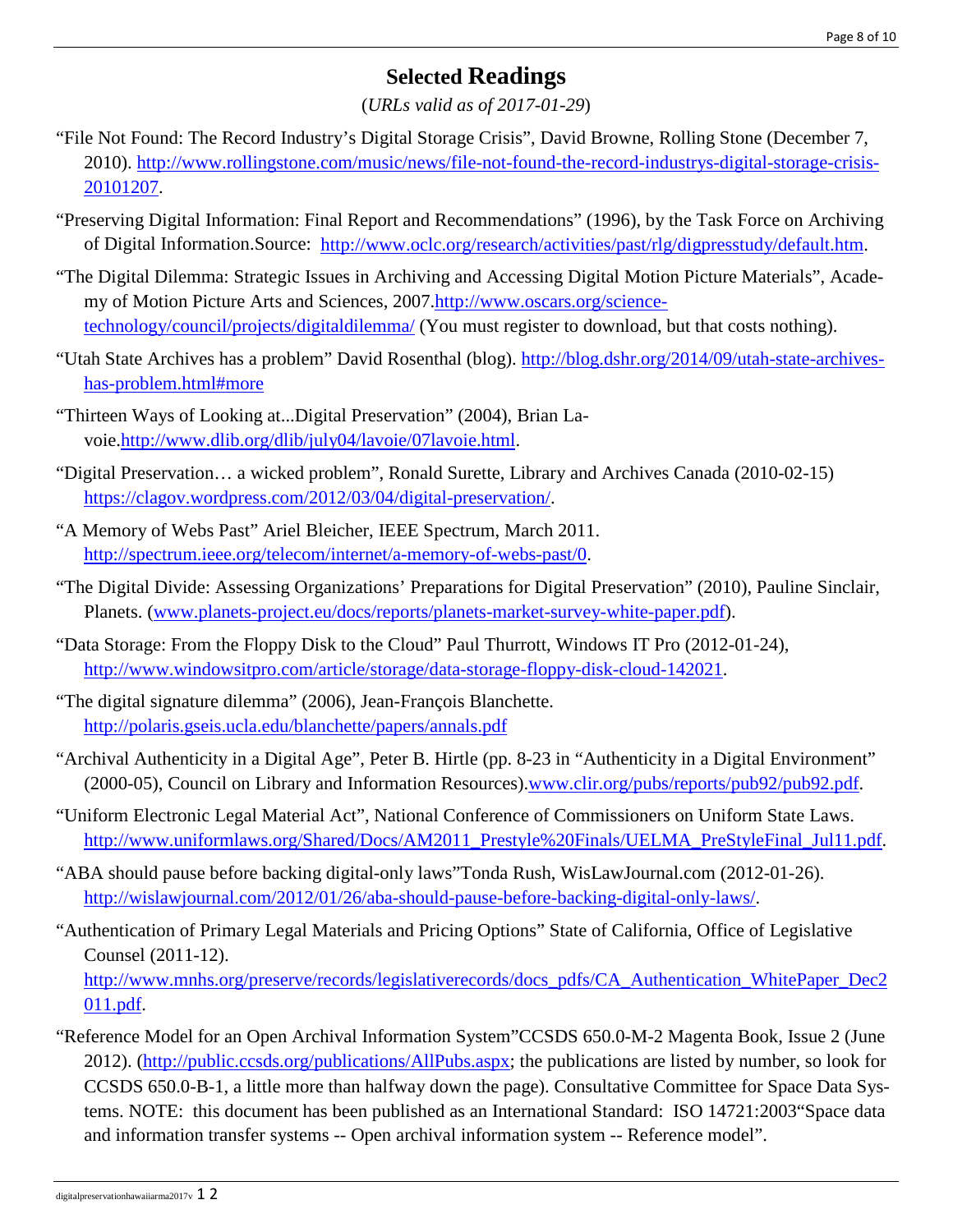- "Technology Watch Report 04-01: The Open Archival Information System Reference Model: Introductory Guide, 2<sup>nd</sup> Ed."Brian F. Lavoie 2014 [\(http://www.dpconline.org/docman/technology-watch-reports/1359](http://www.dpconline.org/docman/technology-watch-reports/1359-dpctw14-02/file) [dpctw14-02/file\)](http://www.dpconline.org/docman/technology-watch-reports/1359-dpctw14-02/file).
- ISO "Reference Model for an Open Archival Information System (OAIS)", Tutorial Presentation, Sawyer et al (2003).nssdc.gsfc.nasa.gov/nost/isoas/presentations/oais\_tutorial\_200210.ppt.
- "Towards an Open Source Repository and Preservation System. Recommendations on the Implementation of an Open Source Digital Archival and Preservation System and on Related Software Development" Bradley et al, UNESCO (2007)

[http://portal.unesco.org/ci/en/files/24700/11824297751towards\\_open\\_source\\_repository.doc/towards\\_open\\_](http://portal.unesco.org/ci/en/files/24700/11824297751towards_open_source_repository.doc/towards_open_source_repository.doc) source repository.doc.

- "Preserving Transactional Data" Sara Day Thomson, DPC Technology Watch Report 16-02 May 2016 [\(http://www.dpconline.org/docman/technology-watch-reports/1525-twr16-02/file\)](http://www.dpconline.org/docman/technology-watch-reports/1525-twr16-02/file).
- "Digital Preservation Handbook, 2nd Edition", Digital Preservation Coalition (2015)[.http://dpconline.org/handbook.](http://dpconline.org/handbook)
- "Parsimonious preservation: preventing pointless processes!" Tim Gollins, The National Archives (UK), 2009. Read all 4 pages. [http://www.nationalarchives.gov.uk/documents/parsimonious-preservation.pdf.](http://www.nationalarchives.gov.uk/documents/parsimonious-preservation.pdf)
- "Preserving Email"Christopher Prom, DPC Technology Watch Report 11-01, Digital Preservation Coalition (2011). [http://dx.doi.org/10.7207/twr11-01.](http://dx.doi.org/10.7207/twr11-01)
- "Digital Preservation Tutorials: File Naming" (4 videos).Digital Preservation Education for North Carolina Employees[.http://digitalpreservation.ncdcr.gov/tutorials.html.](http://digitalpreservation.ncdcr.gov/tutorials.html)
- "Life Cycle Models for Digital Stewardship", by Bill LeFurgy, blog (February 21st, 2012)[.http://blogs.loc.gov/digitalpreservation/2012/02/life-cycle-models-for-digital-stewardship/.](http://blogs.loc.gov/digitalpreservation/2012/02/life-cycle-models-for-digital-stewardship/)
- "Assessing the Durability of Formats in a Digital Preservation Environment" (2004-11), Andreas Stanescu. [http://www.dlib.org/dlib/november04/stanescu/11stanescu.html.](http://www.dlib.org/dlib/november04/stanescu/11stanescu.html)
- "Defining File Format Obsolescence: A Risky Journey", David Pearson, Colin Webb, International Journal of Digital Curation, Vol 3, No 1 (2008)[.http://www.ijdc.net/index.php/ijdc/article/view/76.](http://www.ijdc.net/index.php/ijdc/article/view/76)
- "Content Categories", a sub-section of "Sustainability of Digital Formats: Planning for Library of Congress Collections". [http://www.digitalpreservation.gov/formats/content/content\\_categories.shtml.](http://www.digitalpreservation.gov/formats/content/content_categories.shtml)
- "PDF File Migration to PDF/A: Technical Considerations" Frank L. Walker, et al (2006). [https://lhncbc.nlm.nih.gov/files/archive/pub2007020.pdf.](https://lhncbc.nlm.nih.gov/files/archive/pub2007020.pdf)

Rosenthal, David; blog, "Economic Sustainability of Digital Preservation["http://blog.dshr.org/2014/09/plenary](http://blog.dshr.org/2014/09/plenary-talk-at-3rd-eudat-conference.html#more)[talk-at-3rd-eudat-conference.html#more](http://blog.dshr.org/2014/09/plenary-talk-at-3rd-eudat-conference.html#more)

- "Understanding Metadata", National Information Standards Organization (2017)[.http://www.niso.org/apps/group\\_public/download.php/17446/understanding%20metadata.](http://www.niso.org/apps/group_public/download.php/17446/understanding%20metadata)
- "Metacrap: Putting the torch to seven straw-men of the meta-utopia", Cory Doctorow (2001) [http://www.well.com/~doctorow/metacrap.htm.](http://www.well.com/%7Edoctorow/metacrap.htm)
- "PREMIS Data Dictionary for Preservation Metadata", version 3.0 (2015-11).PREMIS Editorial Committee[.http://www.loc.gov/standards/premis/v3/index.html.](http://www.loc.gov/standards/premis/v3/index.html)